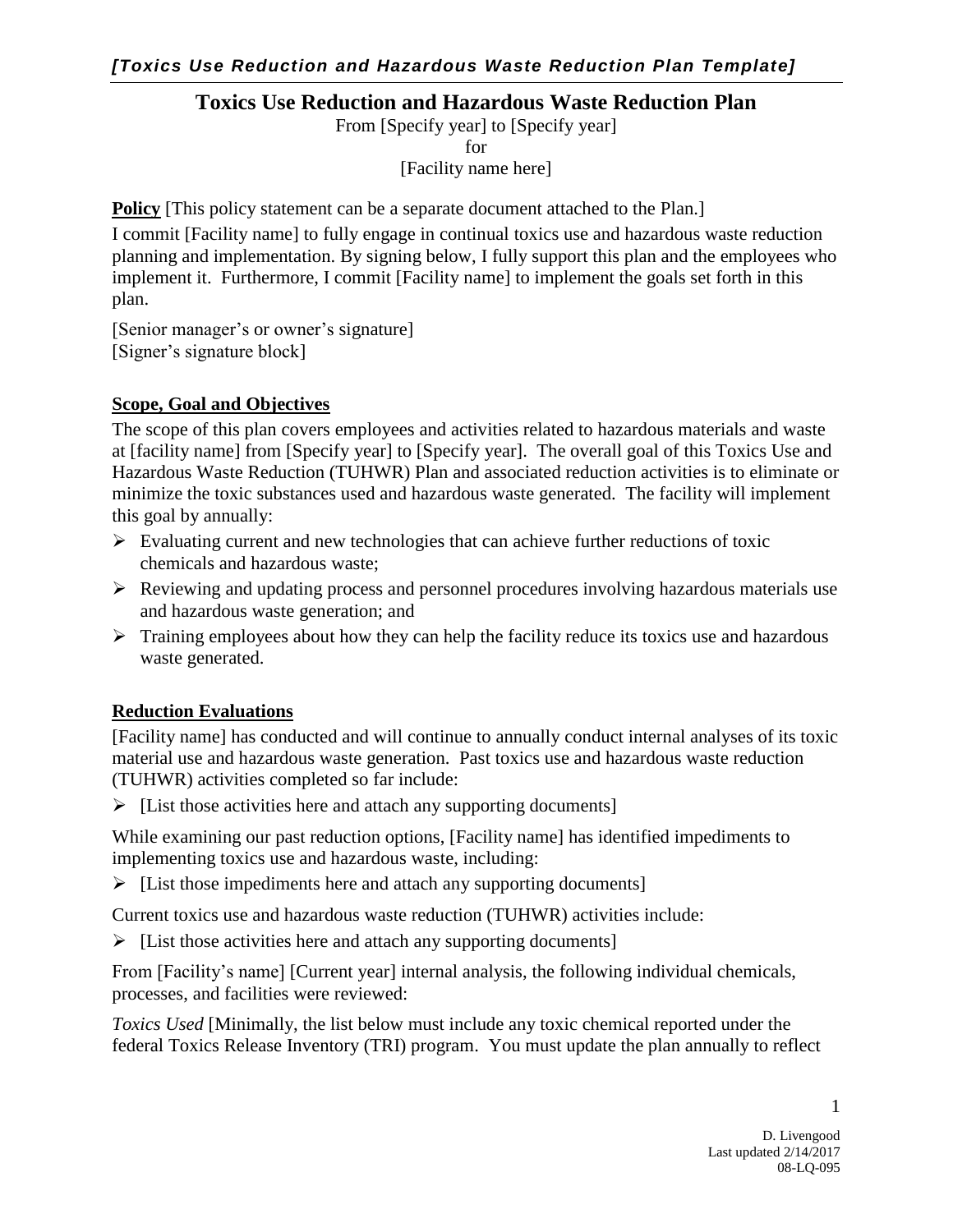the most current toxics. Also, we suggest identifying all toxic chemicals, and focus on two or three using the suggested format below.]

[Example 1]

**Toxics Used**: Paint Thinner

**Amount**: 11 gallons per month (may want to include in the *Implementation Summary*)

**Estimated Cost Savings:** (11 gallons/mo. x 12 mo.) x  $$4.50/gal. = $594 + $300$  (regulatory, admin., management, insurance, training, health  $\&$  safety, supplies, etc.) = \$894/year (may want to include in the *Implementation Summary*)

**Hazardous Constituents**: 30% Toluene, 20% acetone, 10% methyl ethyl ketone

**Location:** Paint Room

**Reason for Use**: Thinning paint and cleaning brushes and paint sprayer

**Reduction Options**: [List options and the evaluation for each including any available options that are technically and economically practicable]

**Reduction(s) Implemented:** [List option(s) selected especially those that are technically and economically feasible]

**Rationale for Options Not Selected:** [Reasons for not selecting an option include...]

# **Reduction Impediment(s)**:

*Hazardous Waste Generated* [The list below must include any hazardous waste representing 10% or more by weight of the cumulative hazardous waste generated per year; you must update the Plan annually to reflect the current percentages. Also, we suggest including other wastes that are the highest volume or with the great expense.]]

[Example 2

**Waste Generated**: Paint Waste

**Amount**: 20 gallons per year (may want to include in the *Implementation Summary*)

**Estimated Cost Savings**: [20 gallons x 12 months/year) x 10 pounds/gallon] x \$3.00/pound for disposal = \$720 + \$500 other costs (regulatory, admin., training, management, insurance, health & safety, etc.) = \$1,220/year (may want to include in the *Implementation Summary*)

**Hazardous Constituents**: Toluene, acetone, methyl ethyl ketone, cadmium

**Location**: Paint Room

**Reason for Generation**: Excess paint leftover

**Reduction Options**: [List options and the evaluation for each including any available options that are technically and economically practicable]

**Reduction(s) Implemented**: [List option(s) selected, especially those that are technically and economically feasible, that you will later include in the *Implementation Summary* in the *Successes* section.]

**Rationale for Options Not Selected:** [Reasons for not selecting an option include...]

**Reduction Impediment(s)**: [List the challenges that you may later include in the *Implementation Summary* in the *Challenges* sections.]]

Besides the current and newly-identified toxics use and hazardous waste reduction activities, [Facility name] foresees other reduction opportunities, such as: